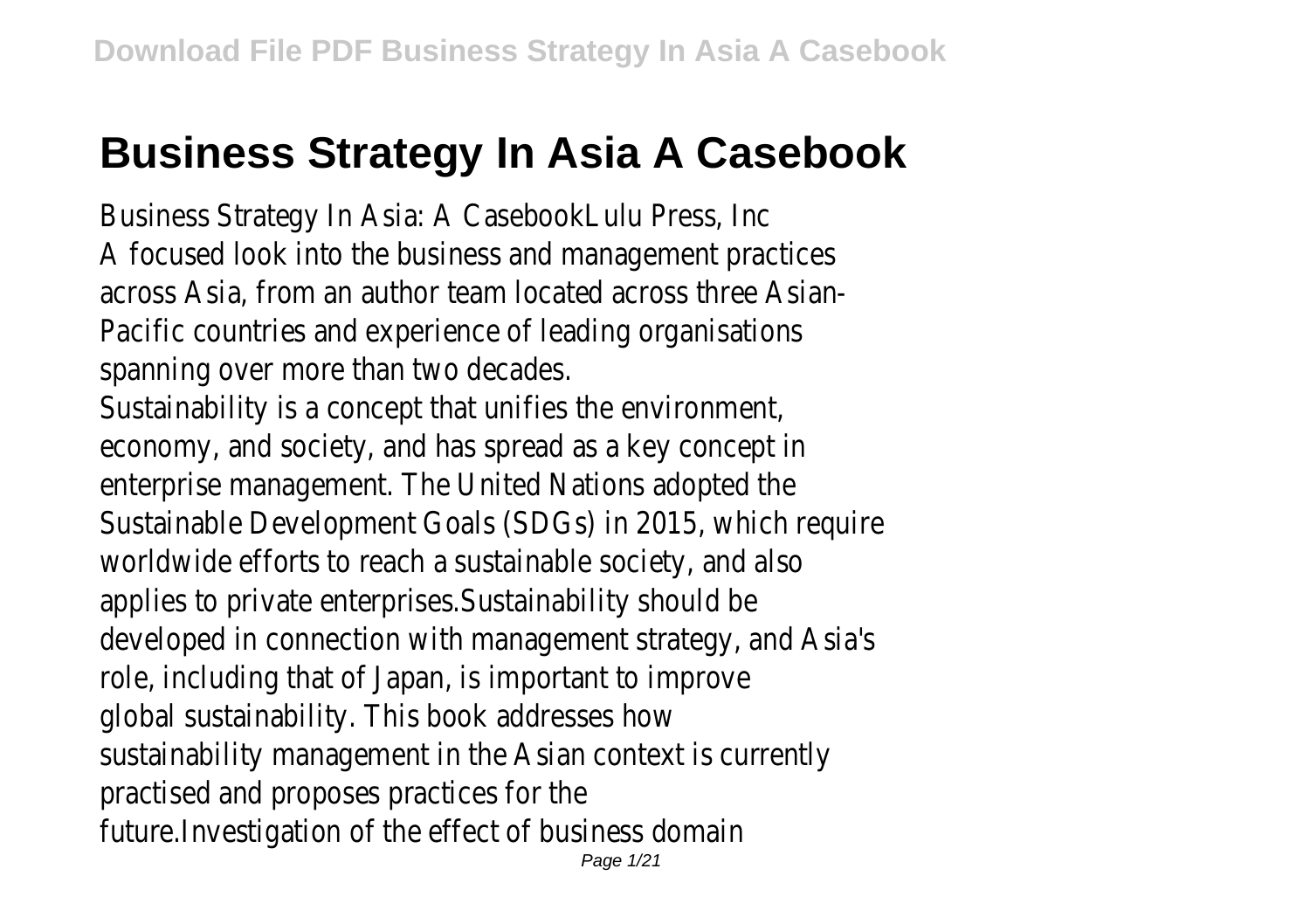characteristics on the integration of sustainability and management, and elucidation of the process and features of EMCS (Environmental Management Control System) inside and outside of companies have been indicated. The book points that companies need to use and design Sustainability Management Control Systems in order to implement a CSR (Corporate Social Responsibility) strategy and match employees' behavior to CSR activities.MFCA (Material Flow Cost Accounting) has started to expand rapidly into other Asian industries from Japan as a method of Environmental Management Control. The fundamental idea and procedure of MFCA and many case examples of Japanese MFCA have been reported. These findings help us to consider a policy for continuous use of MFCA. Moreover, the relationship between Toyota Production System and MFCA has been explained and 'Material Flow Time Costing' as a new management accounting concept is proposed.Based on the literature review, the study has made recommendations for Asian companies' strategic management and governmental policy-making to Page 2/21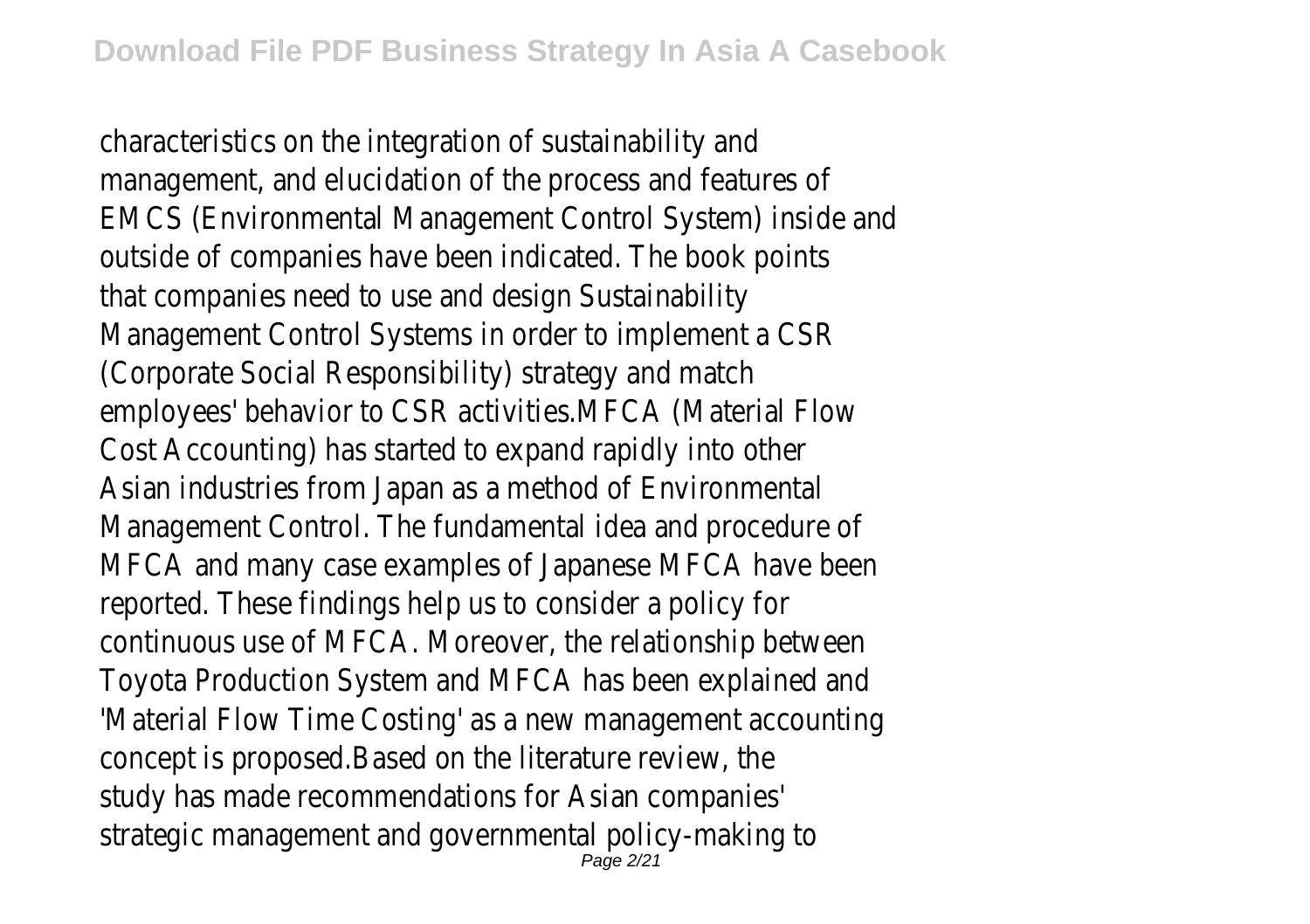improve both quality and quantity of sustainability disclosure in Asia. One of the papers has identified the development and implementation of social and environmental accounting by Indonesian state-owned enterprises and their determining factors. In a Japanese manufacture, the effect of smoothed production has been analyzed as an example of environmental management. This led to an increase in production quality without additional capital spending. Strategies, Opportunities and Threats Global Challenges and Strategic Disruptors in Asian Businesses and Economies Case Studies and Lessons across Industries Foresight & Strategy in the Asia Pacific Region Strategy for Success in Asia Strategic Management in the Asia Pacific **Offers a taste of the diverse management and economic climate in Asia by placing a magnifying glass over the economies of Asia. It first develops a framework for understanding business strategy, then provides a detailed** Page 3/21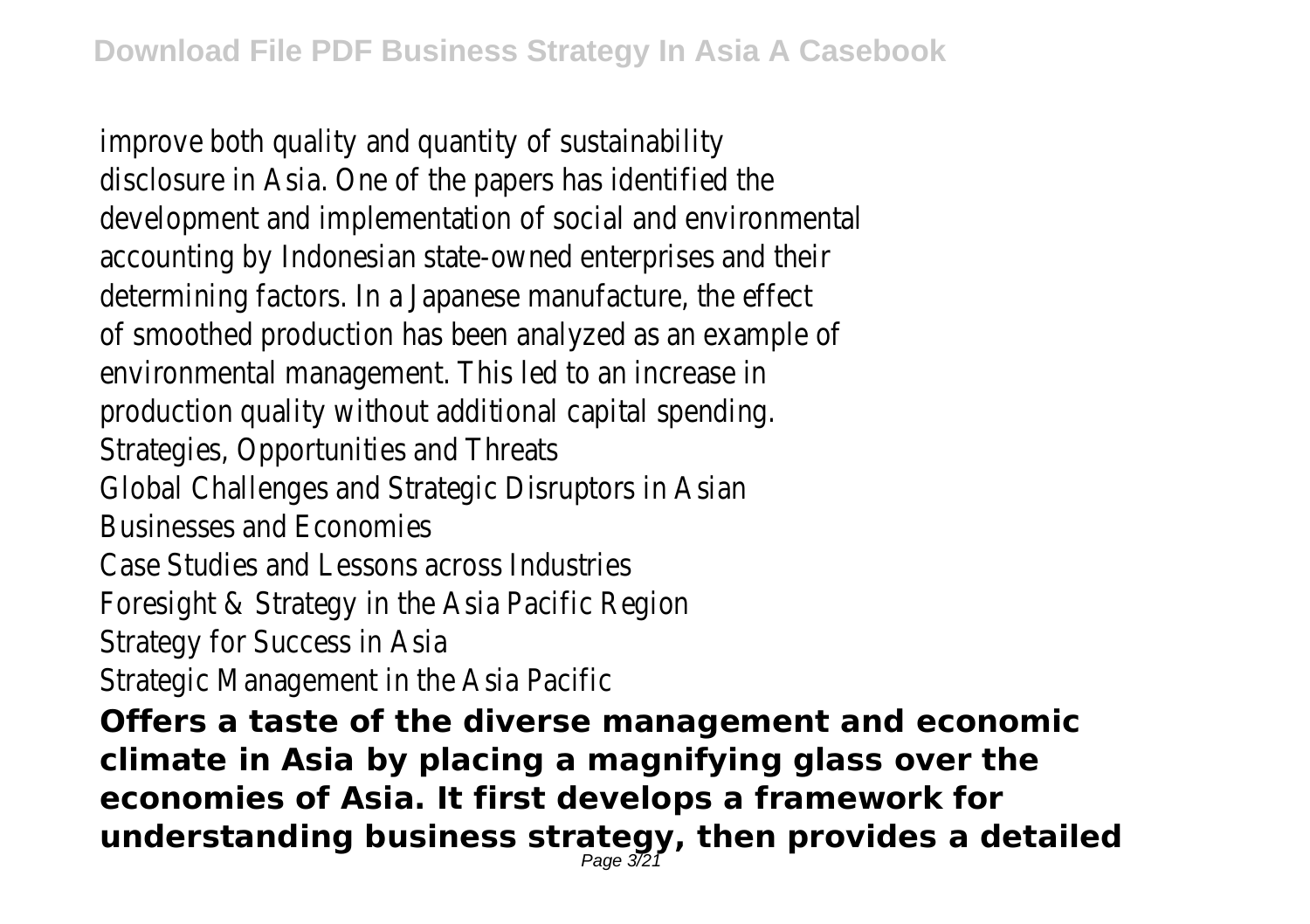**profile of Asian countries with spotlights on their business characteristics and how that affects the implementation of strategy.**

**'Strategic Management in the Asia Pacific' assembles an international team of world-famous practitioners and experts to cover the most significant aspects of doing business in the Asia Pacific. Recent developments such as the domino declines in the world financial markets clearly demonstrate that: \* we live, and perceive ourselves as living, in an interdependent world where business developments in Hong Kong can affect those in New York, London or Sao Paolo \* understanding how to manage effectively in the Asia Pacific positively affects multinationals' profits and survival. 'Strategic Management in the Asia Pacific' explores how to manage effectively and profitably in the Asia Pacific and identifies and interprets important environmental characteristics and key stakeholders' influences. Sources for up-to-the-minute information to make strategic decisions are also indicated. Contributors include: Kam-Hon Lee, Dean of Business School, Chinese University of** Page 4/21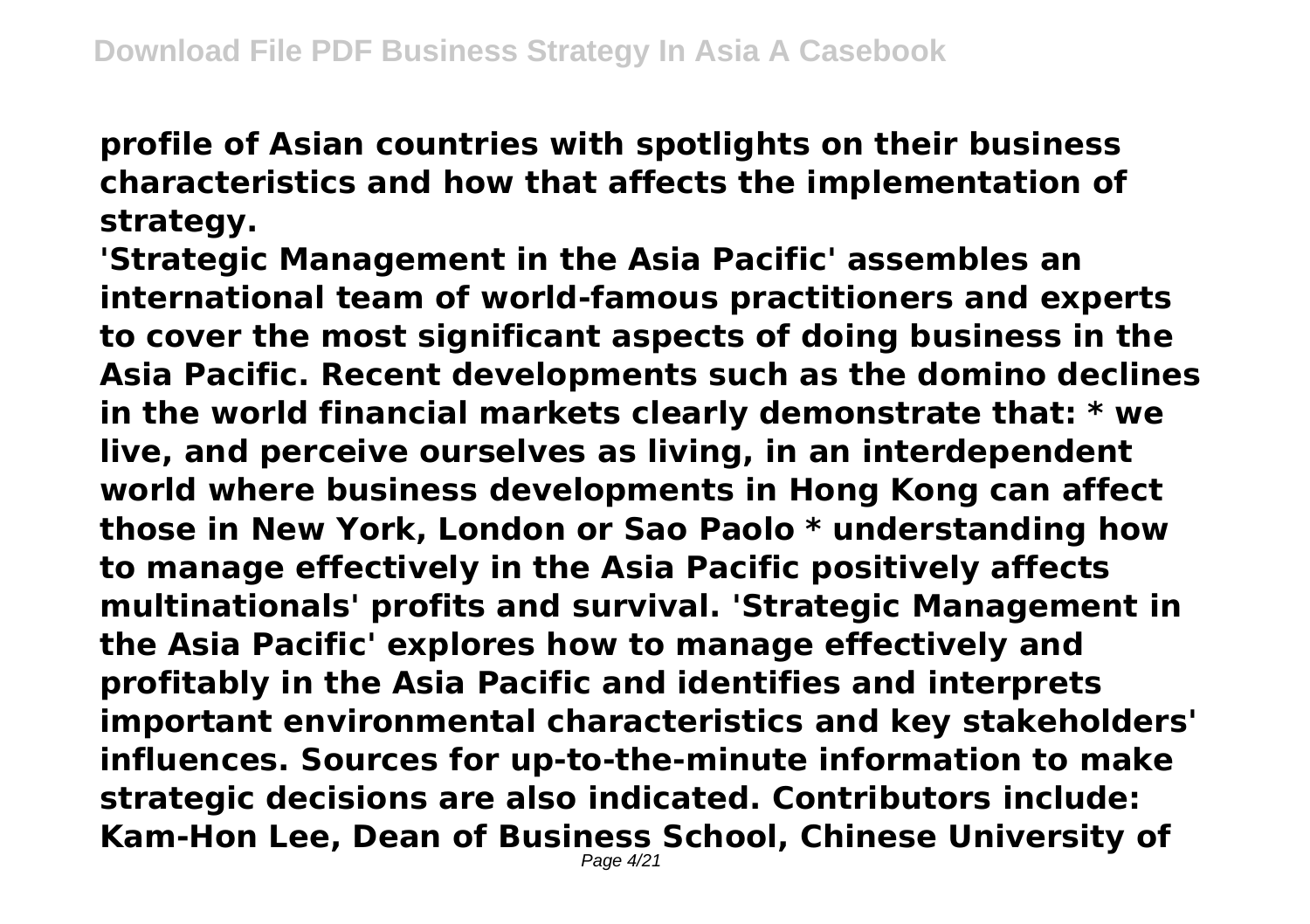**Hong Kong (who advised Coca-Cola's entry into China); Mike Hobday, University of Sussex (who advises the Malaysia Government on its 2020 policy); Ingo Walter, Stern School of Business, New York University (who advises several major governments and corporate institutions on international banking and finance); Chin Tiong Tan, National University of Singapore (who advises Singapore Airlines among other major companies); Kong Yam Tan, National University of Singapore (who served as Singapore's Chief Economist and is currently its Chair to APEC) and Ian Marsh, Professor of International Business, Australian Graduate School of Management. Usha Haley was formerly Visiting Professor at the Managing Business in Asia Programme, Australian National University, Canberra. She also serves as a consultant on issues concerning strategic management, business-government relations and foreign direct investment for several multinational corporations in North America, Australasia, Europe and Asia. Examines strategic management and organizational change in Asia Pacific from a number of different perspectives: local**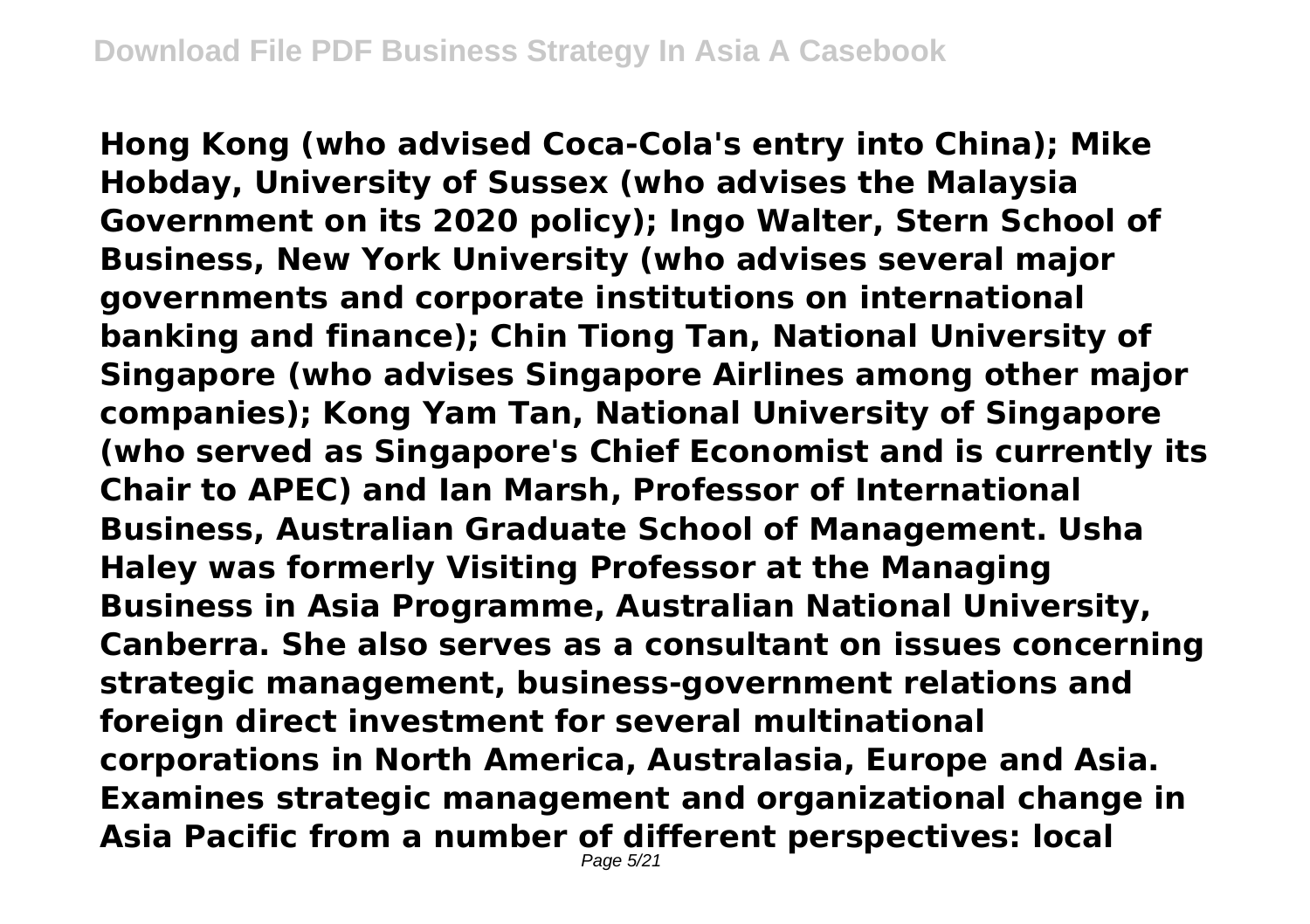**governments; local companies and MNCs. No other book covers this topic with such range and scope. Quality contributors. In order to achieve success, managers need to understand the strategic issues in Asia. Strategy for Success in Asia covers areas from the uniqueness of Asia like its economic and cultural diversity to the roles of governments and the importance of alliances. One of the first books to offer a perspective effective company strategy and how local and multinational companies can achieve strategic success in Asia. This important book is for anyone who has a stake in Asia or has plans to do business in it. Strategies for Asia-Pacific Shipping Asian Perspective Building and Sustaining Strong Global Brands in Asia Selected Cases for Strategic Management (BSP3001B : Sections B4 & B5) August 2012 Semester**

### **Global Business Strategy**

**'The backward linkage strategies of major multinationals** Page 6/21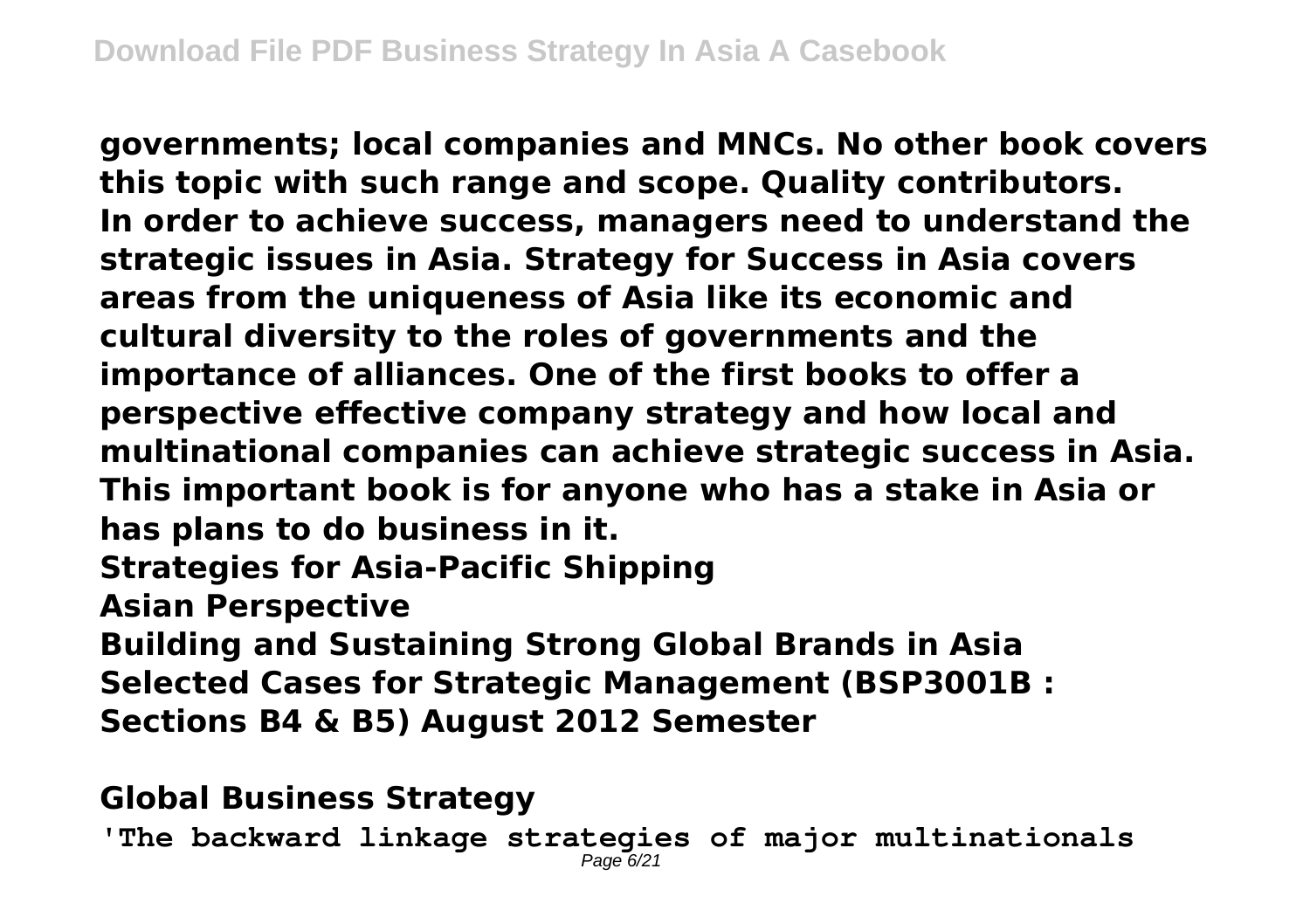**differ significantly between firms within the same industry. In this provocative book, Denise Tsang explains these differences in strategy in terms of the culture of the parent company and the age of the firm. Her case study of the European microcomputer industry encompasses major multinationals from the US, Japan, Taiwan and Korea, and includes both long-established firms and recent start-ups. It contains a wealth of fascinating detail which she elegantly synthesises to support her thesis.' - Mark Casson, University of Reading, UK 'This book is a major contribution to our understanding of international business strategy. It adopts a unique culturist view that has been long neglected by mainstream strategy theorists.' - Geoffrey G. Jones, Harvard Business School, US This timely book investigates the importance of national culture as it applies to the strategic management of multinationals. The author focuses on backward linkage strategies within US, Japanese, Taiwanese and Korean microcomputer multinationals investing in Europe. In particular, both market-driven and resource-**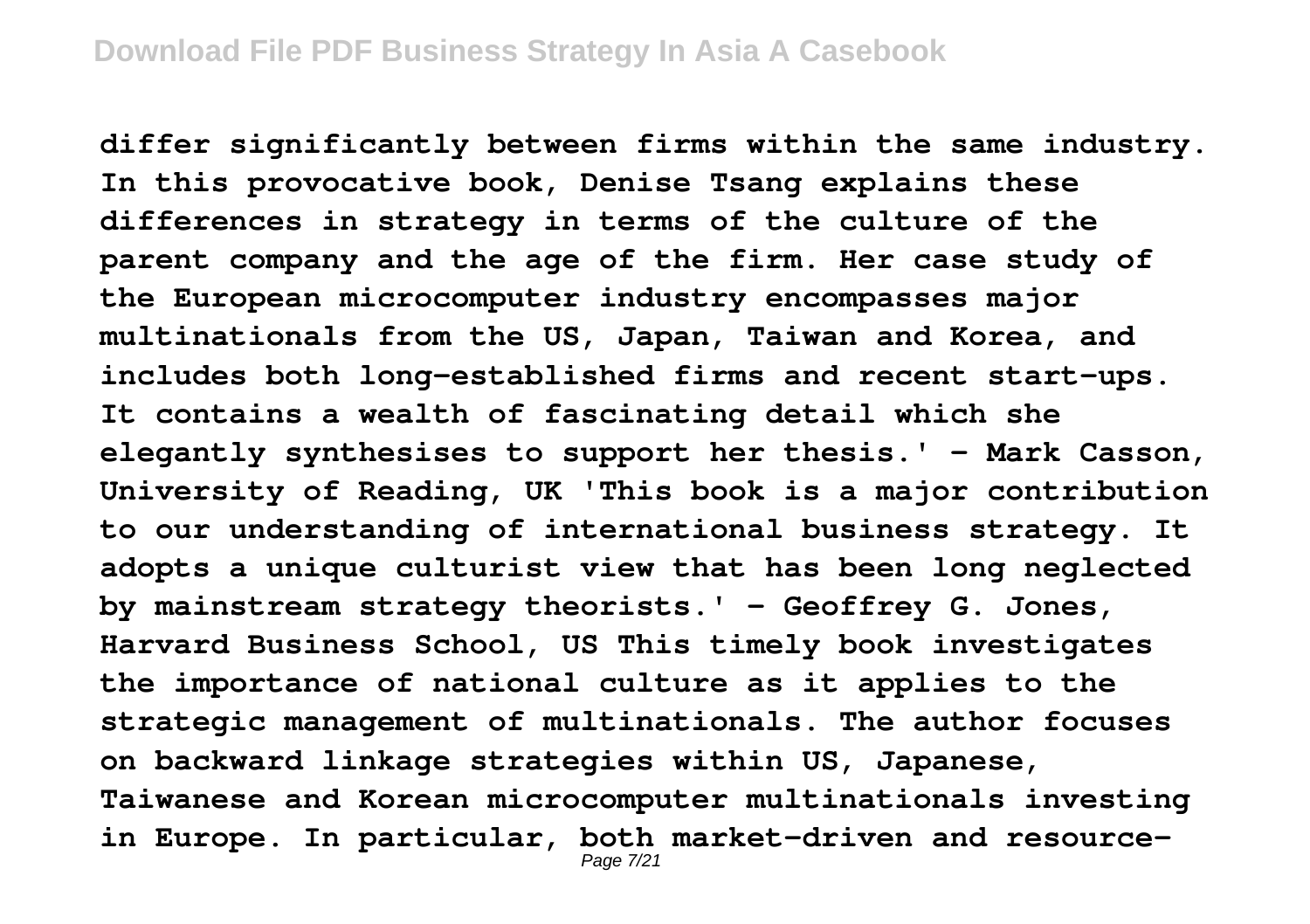**driven strategic orientations are depicted in new and established firms.**

**The multinational corporate guide for thriving in the Asian marketplace Led by China and India, the rise of emerging Asia is transforming the structure of the global economy. By 2025, if not sooner, China will almost certainly overtake the U.S. to become the world's largest economy. By then, India is likely to have overtaken Japan to become the world's third largest economy, after China and the U.S. Besides China and India, Asia also includes other fastgrowing economies such as Indonesia, Malaysia, Philippines, Thailand, and Vietnam. Added together, by 2025, these developments are likely to make Asia's economy larger than those of the U.S. and Europe combined. It is clear that, for every large company, leadership in Asia is rapidly becoming critical for leadership globally. This important resource brings together the latest ideas and in-depth case analyses from leading academics and practitioners to provide a comprehensive guide to succeeding in Asia. Explores how to** Page 8/21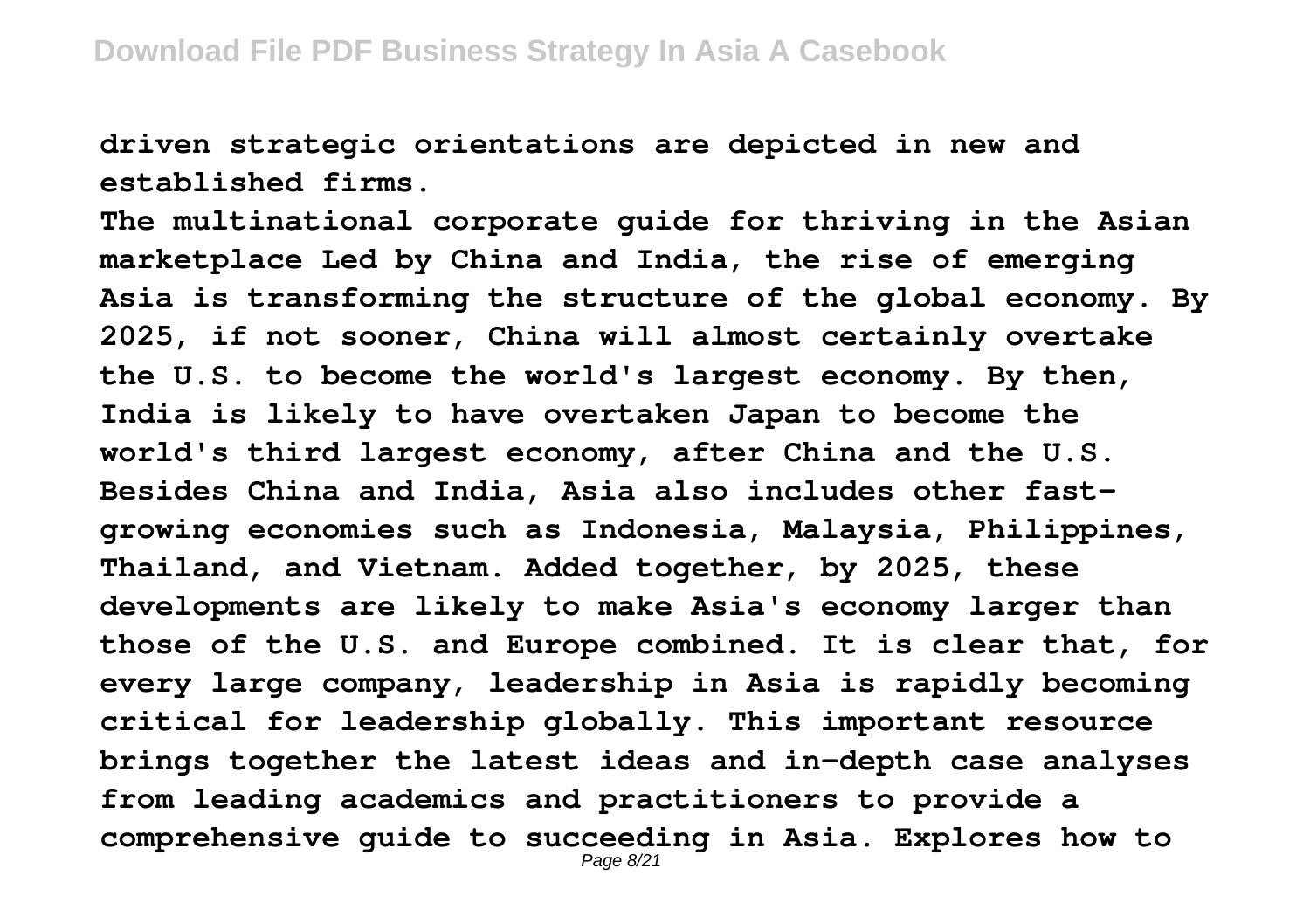**develop a strategy to benefit from new patterns of 21st century trade Explains how companies can fight and win against low-cost competition from Asian companies Shows how to transfer homegrown management practices to Asia Reveals how to safeguard the company's intellectual property in China Brings to light how to leverage India as a platform to revitalize the company's innovation capabilities A resource for competing in today's international market, this book offers executives and managers a guide for navigating the new global reality—that of Asia as the world's emerging center of gravity.**

**With a view to continue the current growth momentum, excel in all phases of business, and create future leadership in Asia and across the globe, there is a felt need to develop a deep understanding of the Asian business environment, and how to create effective marketing strategies that will help growing their businesses.**

- **A Compilation of Cases**
- **A Casebook**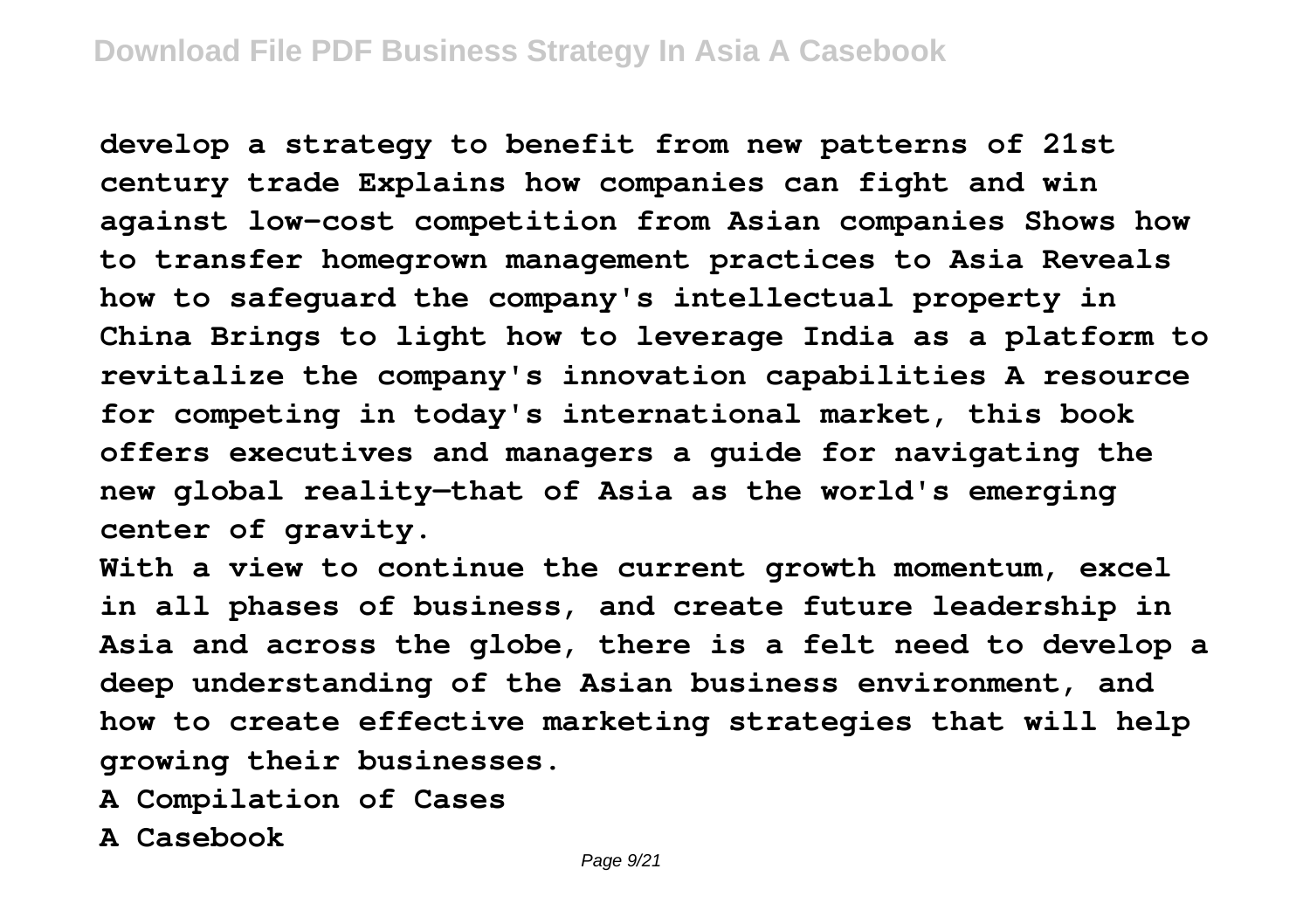## **Global Strategies for Emerging Asia Changes in Japan's Business Strategy in Asia Selected Cases for Business Policy and Strategy (BSP3001: Sections A1 & A2)**

#### **Text & Cases for Managers in Asia**

This book explores the importance of strategy and how to make it work in an environment characterised by constant change. With a specific focus on the Asia Pacific region, anticipated to become the epicentre of global economic activity, it offers insights into the optimisation of economic potential and social cohesion enabled by leaders, which is crucial to the global economy and living standards. It highlights sound foresight, strategic thinking and innovation as the critical underpinnings of successful business and provides a comprehensive guide to combining practice and theory to ensure successful strategies, from formulation to execution. The book also builds on the concepts of change, the purpose of business, foresight, strategic thinking, strategic planning and innovation to present a holistic view of how these essential elements can be integrated in practice. Combined with a special contribution by Chaly Mah, the CEO of Deloitte Asia Pacific, the book carefully balances professional and academic insights to optimally benefit its readers and will be of interest to industry practitioners, researchers and students alike.

The second edition follows the highly successful first edition in filling an important under-served niche in the strategy arena: a casebook on business strategy in Asia. As a teaching tool, the usage of case studies is widespread in business strategy courses. Many case studies are focused on companies from developed economies, especially from the U.S. and Western Europe, leaving a large void in terms of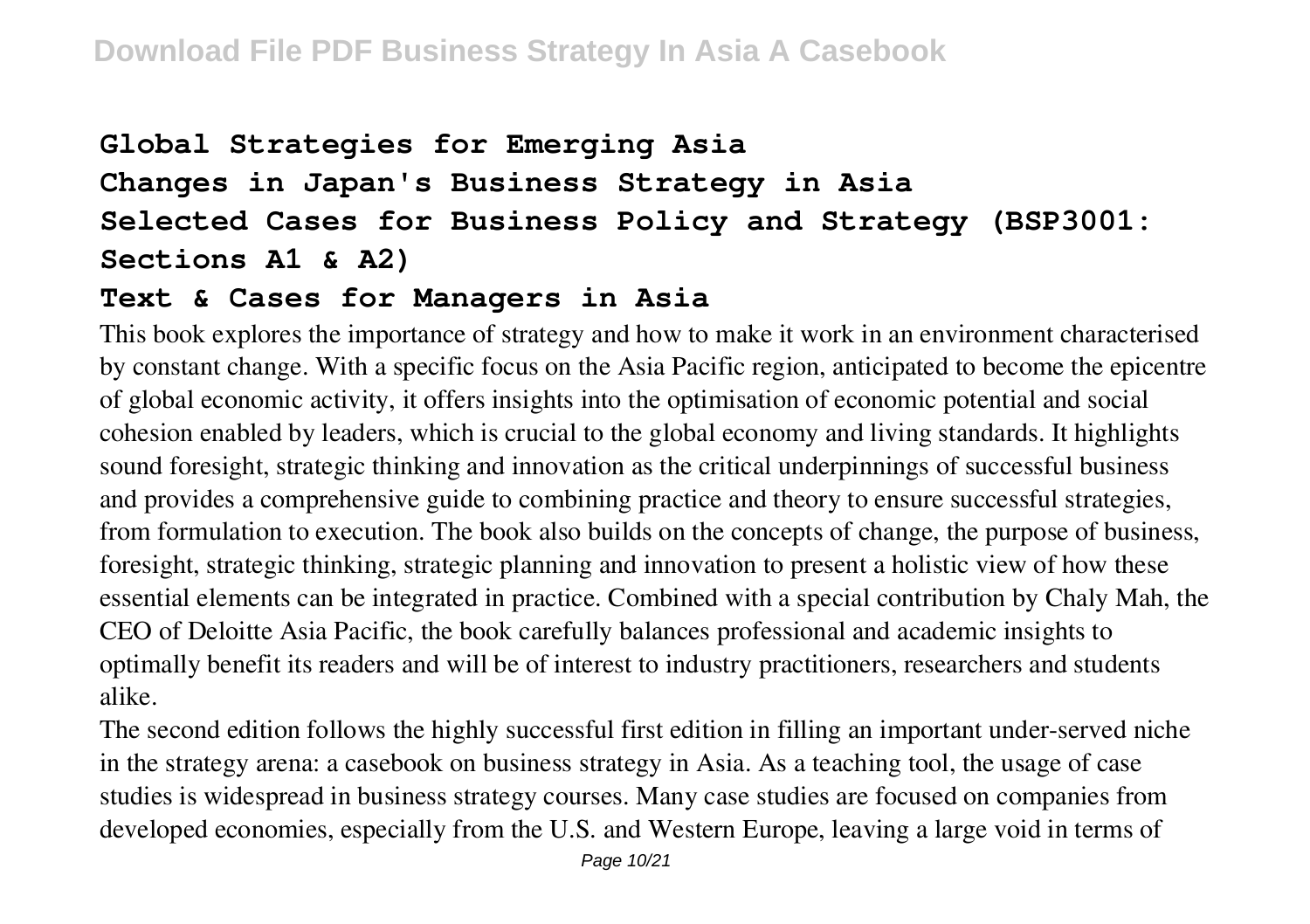understanding the strategies of Asian companies. This book aims to fill this void in the current offerings of textbooks. Written by experts on Asian business, it is a unique and comprehensive collection of cases about the strategies of Asian firms. The cases are wide-ranging, covering a diverse range of issues, geographic contexts, industries and decision situations. The rigor and depth of information included in each of the cases provides considerable versatility to educators in terms of usage at various levels. The cases have been carefully chosen to represent the geographic and economic diversity of the different countries, industries, and firms within Asia.

In the increasingly turbulent political climate, there has been growing interest in economic and international relations with Asia. Understanding the business practices in countries of this region, particularly uncertainties, risks, and opportunities associated with doing business in Asia, will be key for competing in a global economy. Dynamic Perspectives on Globalization and Sustainable Business in Asia provides perspectives on the challenges and opportunities of business growth in Asia with strategic insights on knowledge production, innovation, and disruptive technologies. Featuring coverage on a broad range of topics such as consumer behavior, financial literacy, and value perception, this book is ideally designed for academicians, researchers, government officials, policymakers, and practitioners seeking current research on the development of networks to support competitive advantage in the global economy and viable enterprises.

Selected Cases One

Selected Cases for Corporate Strategy (BMA5013\_F2)

A Casebook : (2nd Ed).

Mastering Business In Asia: Strategy For Success In Asia

Asian Business and Management Practices: Trends and Global Considerations

Page 11/21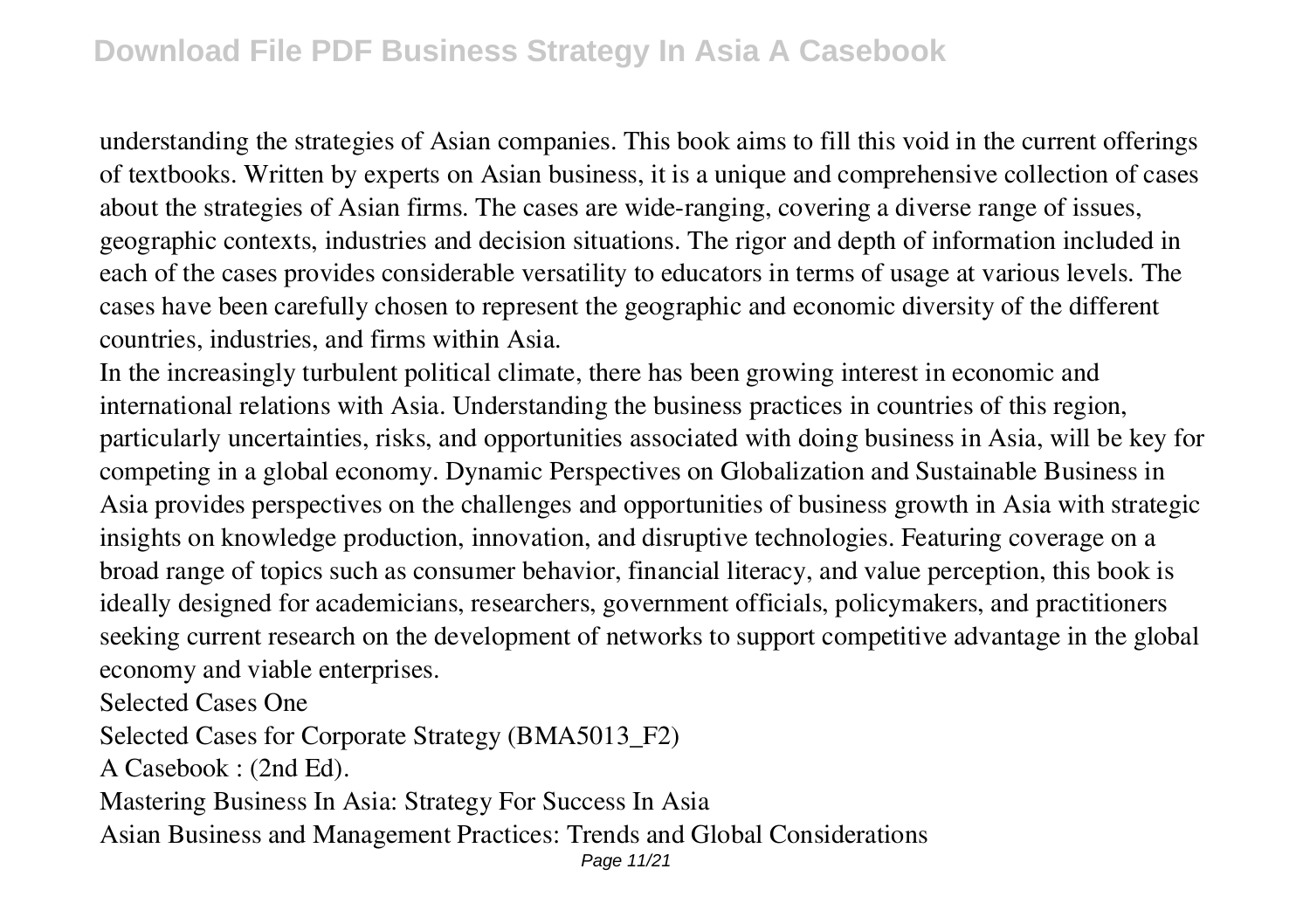#### A Questionnaire Survey of Japanese Manufacturers on Business in China and Asia Reveals a Deepening Division of Labor

This title was first published in 2000. This text focuses on one geographical and economical area - the Asia-Pacific region, on one type of decision makers - commercial shipowners, and on one type of business strategy corporate level strategy, to show economic change and how organizations manage that change. This book discusses the challenges that shipowners face to take advantage of that growth. It also looks at the lack of information on strategic decision making that could assist the shipowners in taking advantage of the economic situation. The chapters cover the types of business strategies available and how to select the criteria for selecting one of those strategies.

Given the rise of Asia in the global economy in recent decades, it is important to understand the uniqueness of Asian business. This book first introduces the core strategies prevalent in Western business, and then explains how they can be applied or adapted to Asian business. When necessary, modified or new business models (as developed by the author) are utilized to better explain Asian business. Furthermore, this book deals not just with the theory, but also with practice. Several real-life case studies and examples are discussed in order to compare and contrast the Asian and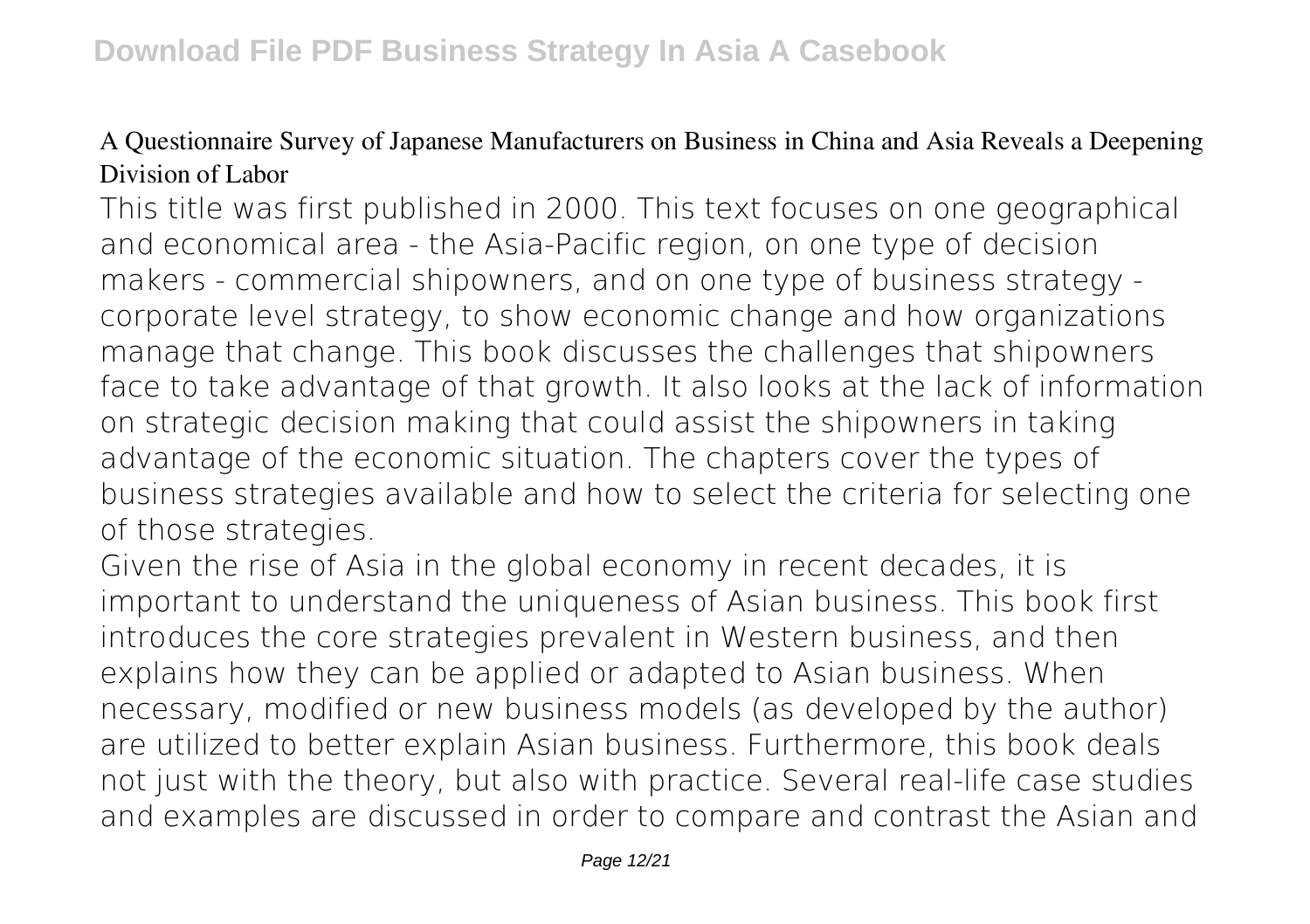Western perspectives on global business strategy. Readers will therefore gain an enhanced understanding of Asian business and formulation of Asian business strategy.

"Readers will find this book useful as a guide to understanding Asian business from both the macroscopic and microscopic standpoints.... Any company that wishes to win in Asia must properly develop and train its managers to think strategically and to execute effectively. This book is one of the best available to help serve this purpose." —Koh Boon Hwee, Chairman, Singapore Airlines "This book's comprehensive and insightful coverage on business growth strategies for Asia Pacific makes it one of the best practitioner's guides. Stan Shih, one of the most respectful entrepreneurs of our time, has joined force with Dr. Willie Chien and Dr. Po-Young Chu to share their valuable experiences with those who wish to develop their business in Asia. The methodology proposed by the authors to analyze the complex competitive conditions and subtle cultural factors related to Asian market provides enormous help for international companies, either Western or Asian, to plan and to execute their business strategies for Asia." —Dr Morris Chang, Chairman and CEO, Taiwan Semiconductor Manufacturing Corporation (TSMC) "In this book, the authors have used numerous examples and case studies from a broad range of industries to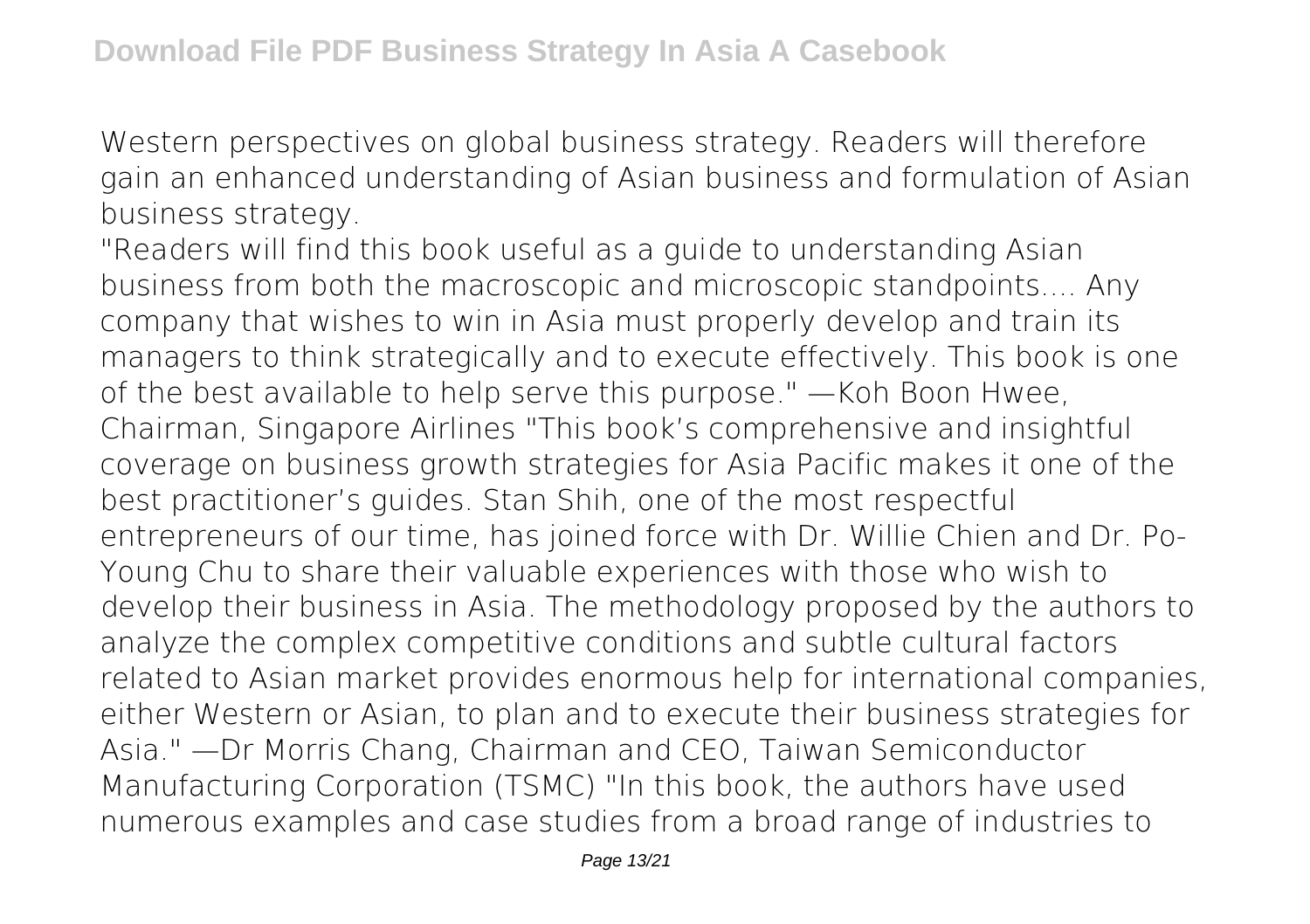highlight the critical importance of defining a strategy for Asia with local market characteristics. Where they have excelled is in their systematic use of analytical models to describe the complex business environment. I believe that the readers will unlock the value of this book when they start following the models proposed to plan for their Asia Pacific business strategy." —Jim Morgan, Chairman and CEO, Applied Materials "Drawing on the considerable experience of two of Asia Pacific's successful practitioners, this work is a compelling business map for anyone wanting to engage in business in Asia Pacific and a necessary part of the tool-kit of the asian specialist laying out a path to success in this dynamic part of our world." —Armin Meyer, Chairman and CEO, Ciba Specialty Chemicals Harnessing Regional and Organizational Change for Competitive Advantage A Casebook in Business Policy and Strategy The Logic of Successful Business Strategy Business Strategy and Management Business Strategy In Asia: A Casebook Strategic Marketing Management in Asia **This book fills an important underserved niche in the strategy arena. Written by expert researchers on Asian business, it presents a broad selection of cases addressing a range of**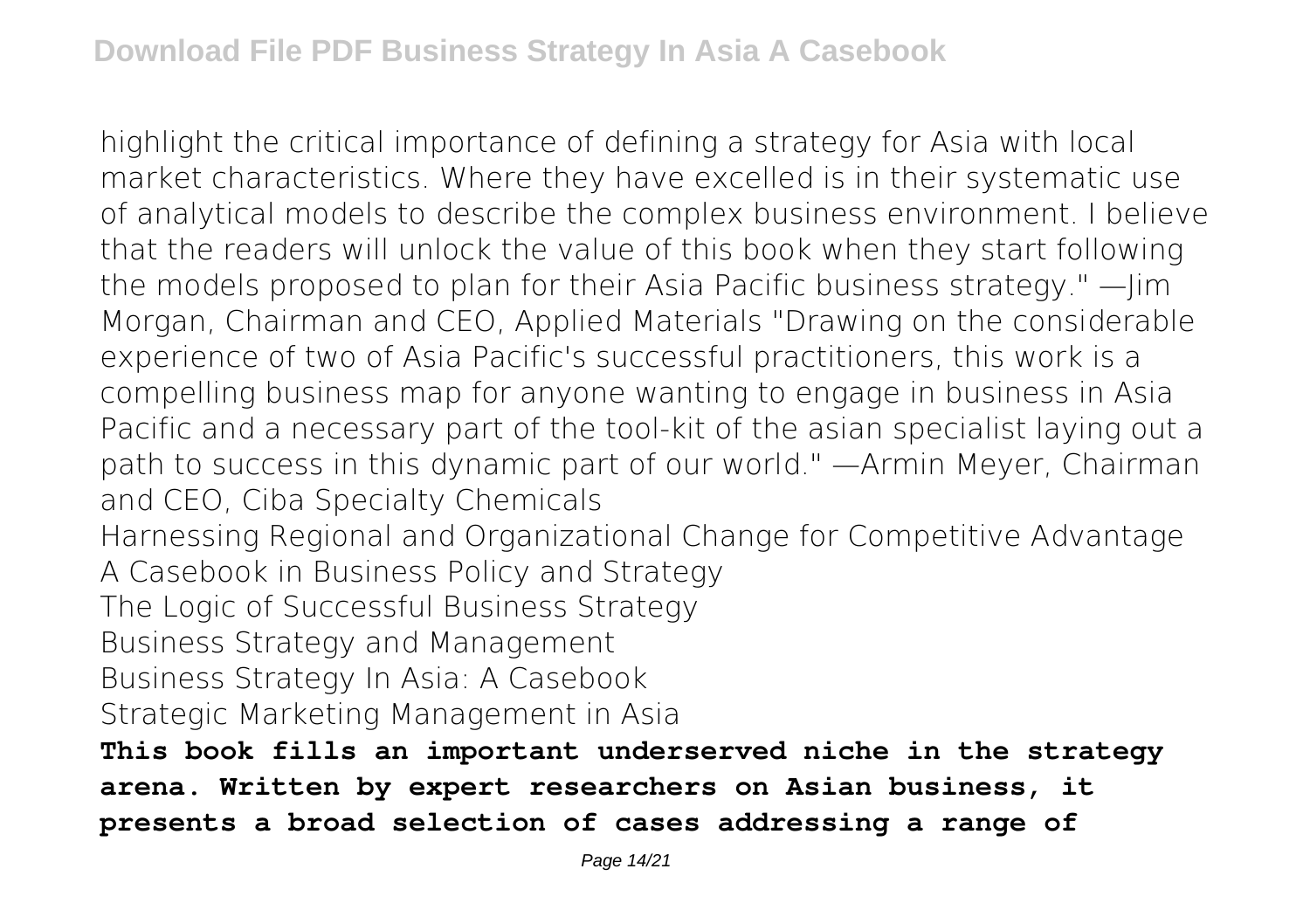**current and important issues in business strategy. The cases have been carefully chosen to represent all the different dimensions of diversity within Asia: geographic (countries), industries, and firm types. More than half of them are either new to or revised for this edition. The cases present an array of large and small firms, high-technology and new-economy firms, and those in emerging as well as mature industries, achieving success and suffering failure in a variety of business environments.**

**The book contains selected papers presented at two international Euro-Asia research conferences held in Nantes and Poitiers, France, in 1994 and 1995. These papers are among the most recent empirical works concerned with the analysis of economic transformation and business strategy in the Asia-Pacific region. Various themes are addressed ranging from an assessment of the environment to more specific issues, e.g. business and marketing strategies of firms operating in this region. Countries given particular attention include: China, Japan, South Korea, India, Taiwan and Vietnam. The book represents a comprehensive and upto-date appraisal of the effects of economic transformation and**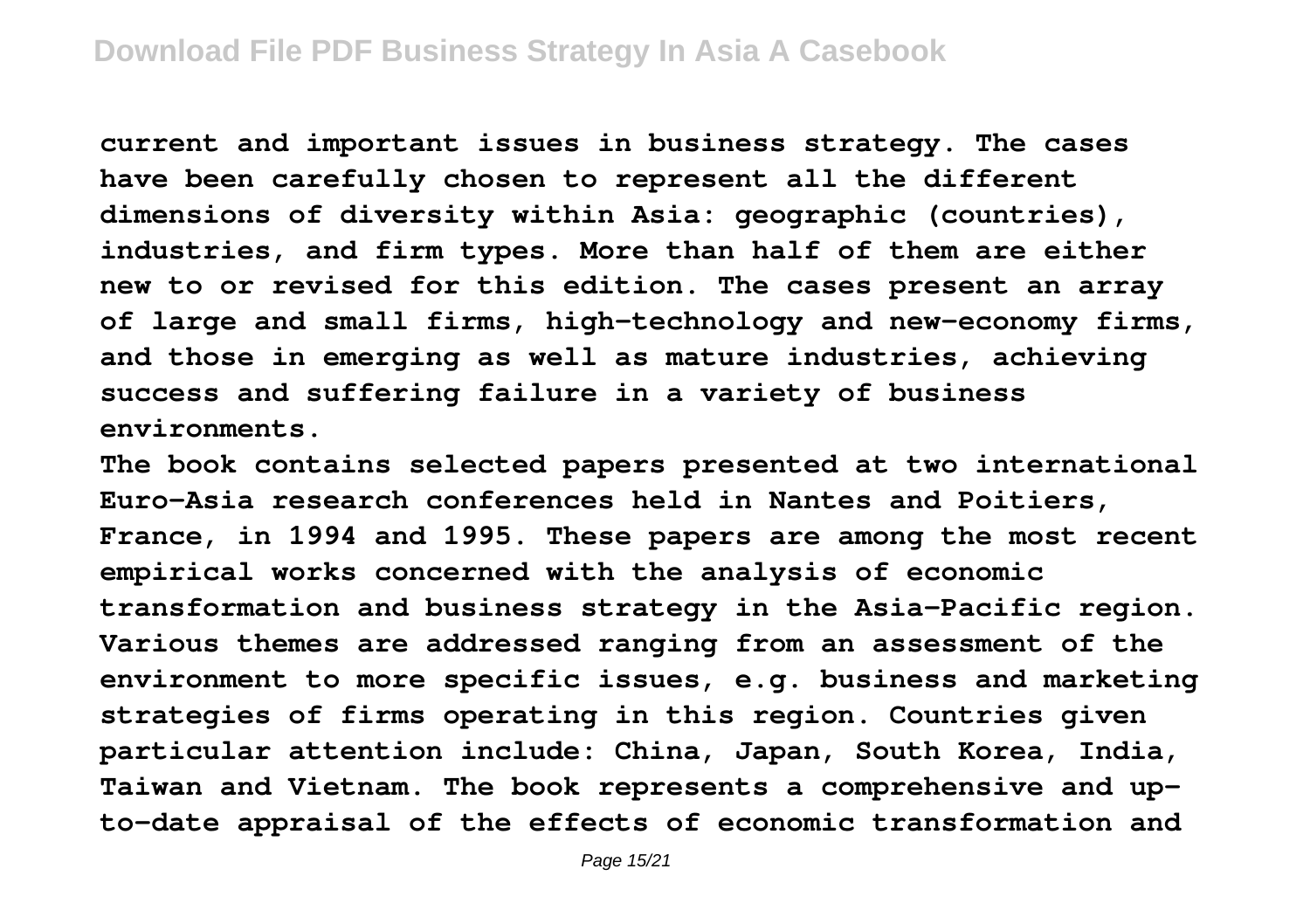**business strategy of firms operating in one of the world's most dynamic regions.**

**As a rapidly rising force in the global market, Asian countries hold opportunities for growth and development. However, in order to successfully gain entry into this new part of the market, it will first be necessary to understand the motives and background behind Asian economies. Asian Business and Management Practices: Trends and Global Considerations analyzes the various strategies found in the Asian economic market. Showcasing a broad range of countries in Southeast Asia in addition to China and India, this publication is a broad, widely encompassing resource for academics, PhD students, experts, policymakers, and government officials interested in understanding the background and applications behind business success in Asia. Dynamic Perspectives on Globalization and Sustainable Business in Asia Mastering Business in Asia Business Strategy in Asia**

**Business Strategy and National Culture**

**Selected Cases Two**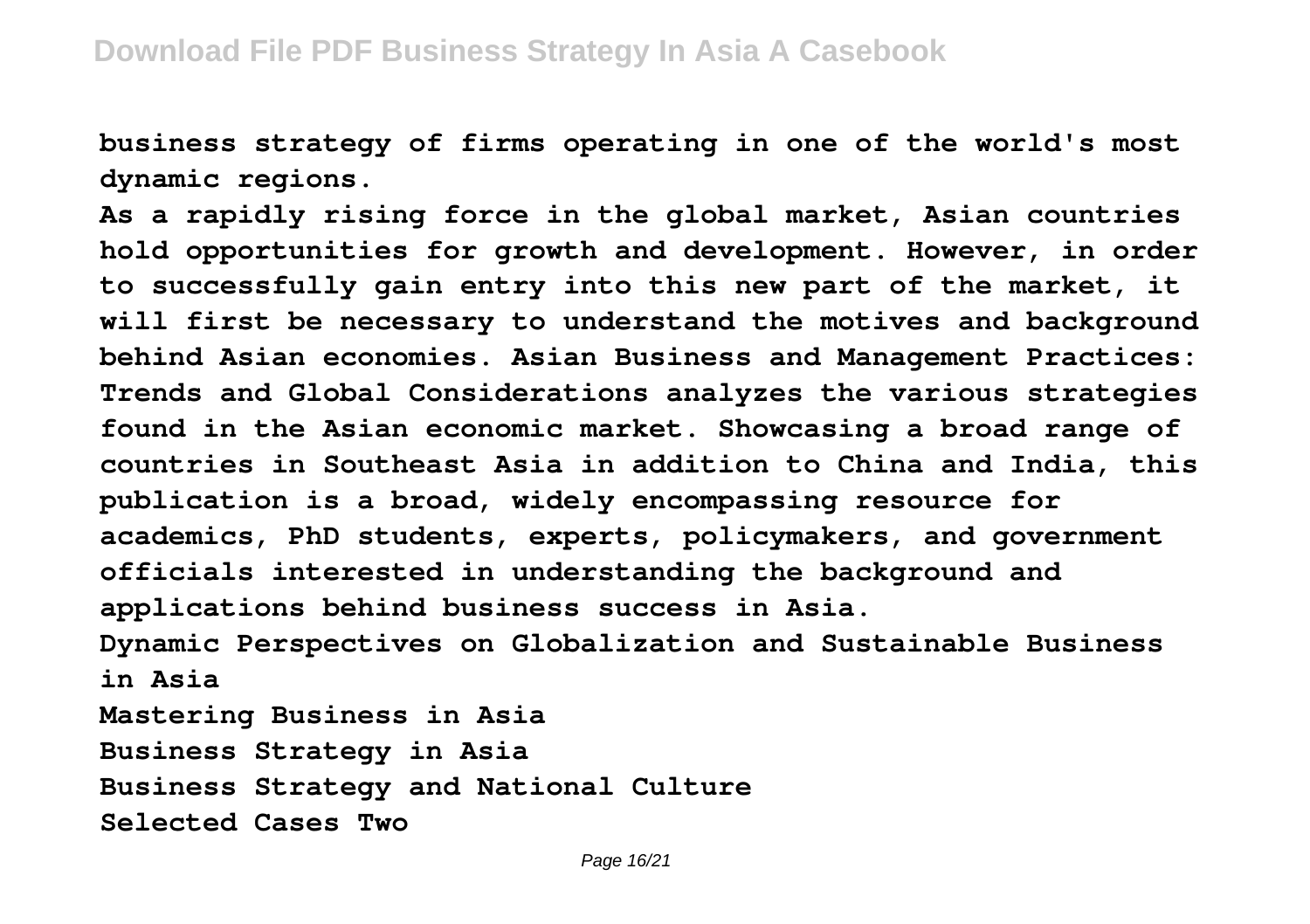#### **Doing Business in Asia**

*How can managers discover, develop and implement successful business strategies for China and our global economy? Drawing on in-depth research with top executives of successful Chinese and Western companies, this book provides a road map for profitable business strategies in our interconnected economy. In the process, the authors describe and examine both Chinese and Western strategic management, their weaknesses and strengths. Starting with an analysis of the historical, cultural and legal antecedents of Chinese strategy, the authors identify potential for synergy and dominance between companies from Western, industrialized economies and Chinese companies. The book closes with recommendations on how the managements of non-Chinese companies, now pouring into China, can most effectively compete and interact with Chinese businesspersons and governments. The Chinese Tao of Business offers guidance to compete successfully against local companies and in foreign markets through: Unique insights into Chinese bus iness strategy, including its origins and influencing factors; Insightful perspectives on the evolution of China's market and business environments; Incisive analysis of Eastern and Western strategic decision-making styles and how they differ; Cogent identification of hidden and overt threats, pitfalls and opportunities that Western companies face in China and how to plan for them;*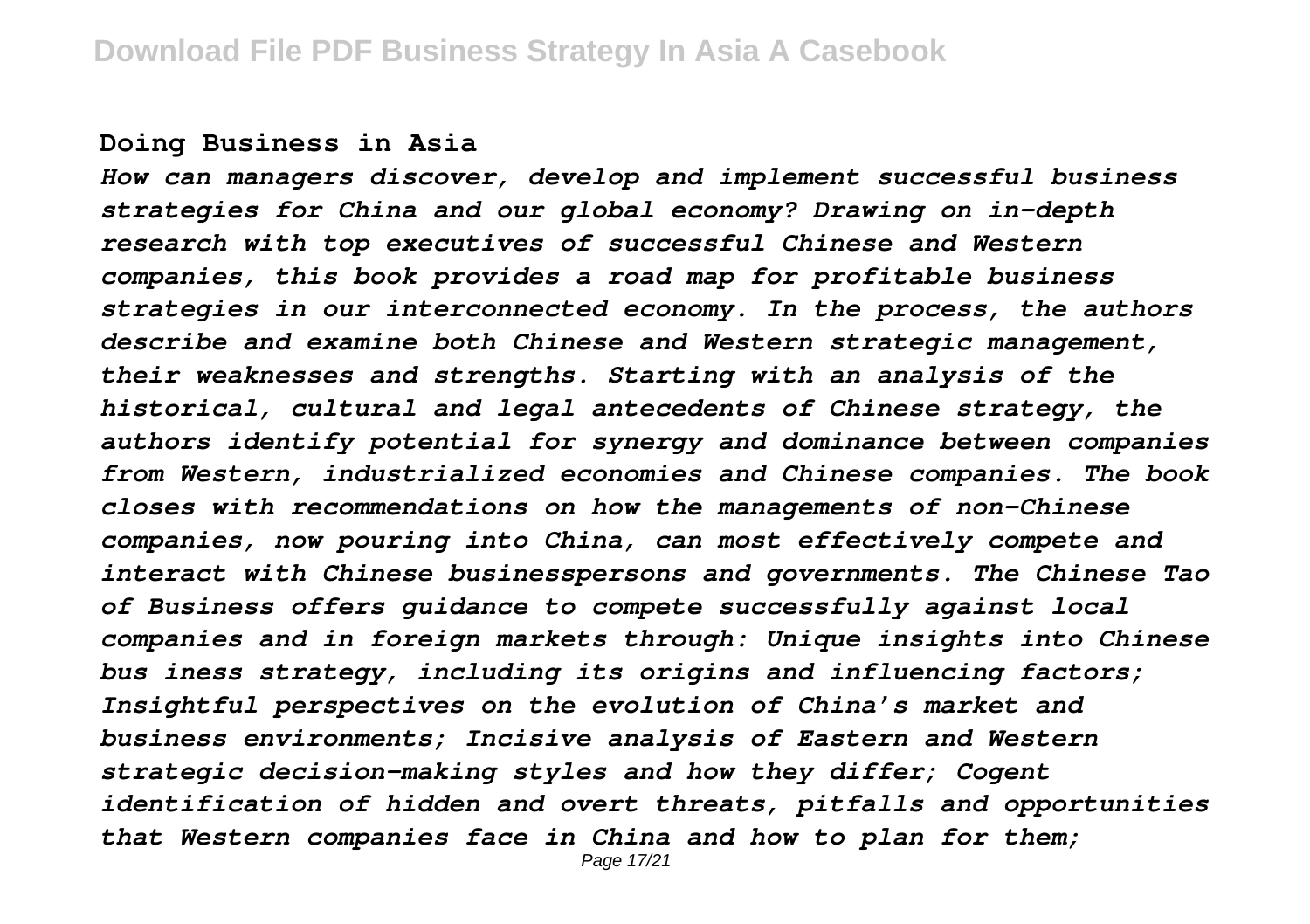*Effective direction through an Adaptive-Action Road Map (ARM) for successful business strategies in China and the global economy. The Asia-Pacific region, sustaining more than four decades of rapid growth, has emerged as an economic force comparable in significance to Europe and North America. This book examines the economic, geopolitical, technological, demographic, and cultural forces that shape the international business strategies in the Asia-Pacific region. Specifically, it examines the seismic shifts in global business environment since the new century, and addresses emerging opportunities and threats in the Asia-Pacific region. This book offers new insights for international business in areas such as trade policy, supply chains, international investment, technological innovation, international marketing, digital economy, and human resources. The enclosed comprehensive and diverse analyses of the international business landscape in the New Asia are invaluable to scholars, managers, politicians, and policy makers alike. This book is engaging and informative. It presents a collection of diverse and cutting-edge topics that offer new insights into International Business activities in the Asia-Pacific region, raising questions for debate and opening pathways for future research. A must-read book for International Business scholars.— Hussain G. Rammal, University of Technology Sydney, Australia This book offers a comprehensive introduction to the*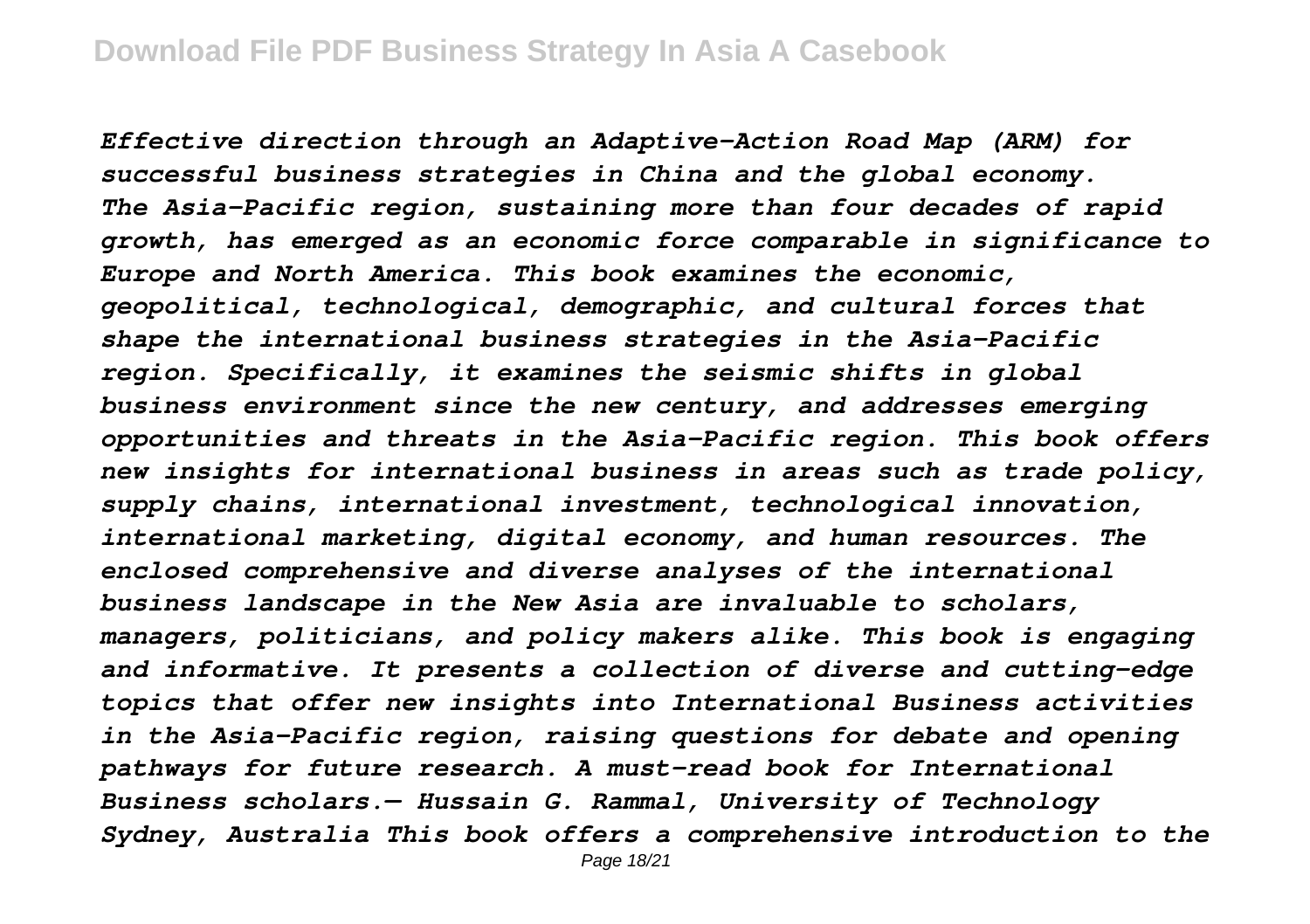*general business environment in Asia. It highlights the complexities and dynamics of doing business in Asia and provides insightful understandings of emerging issues in the region. The chapter-bychapter analyses of the region depict the rich thematic contexts in which key issues and challenges facing corporate executives as well scholars in international business. I believe that this book is valuable for students of international business, global business environment and regional studies. —Hongxin Zhao, Saint Louis University, USA*

*This book offers 27 comprehensive case studies of real Asia-Pacific business organizations and industries undergoing strategic change. The author reviews financial analysis techniques and thoroughly describes the analytical tools and techniques of strategic management.*

*Asian Brand Strategy (Revised and Updated)*

*Business Growth Strategies for Asia Pacific*

*Business strategy Asia 1996/7*

*US and Asia Pacific Microcomputer Multinationals in Europe*

*Text and Cases for Managers in Asia*

*Practice and Theory to Build Enterprises of the Future*

Strategic disruptors in companies and economies, including blockchain technology, big data, and artificial intelligence, can contribute to the creation of new business opportunities, jobs, and growth. Research is needed on the impacts of these disruptors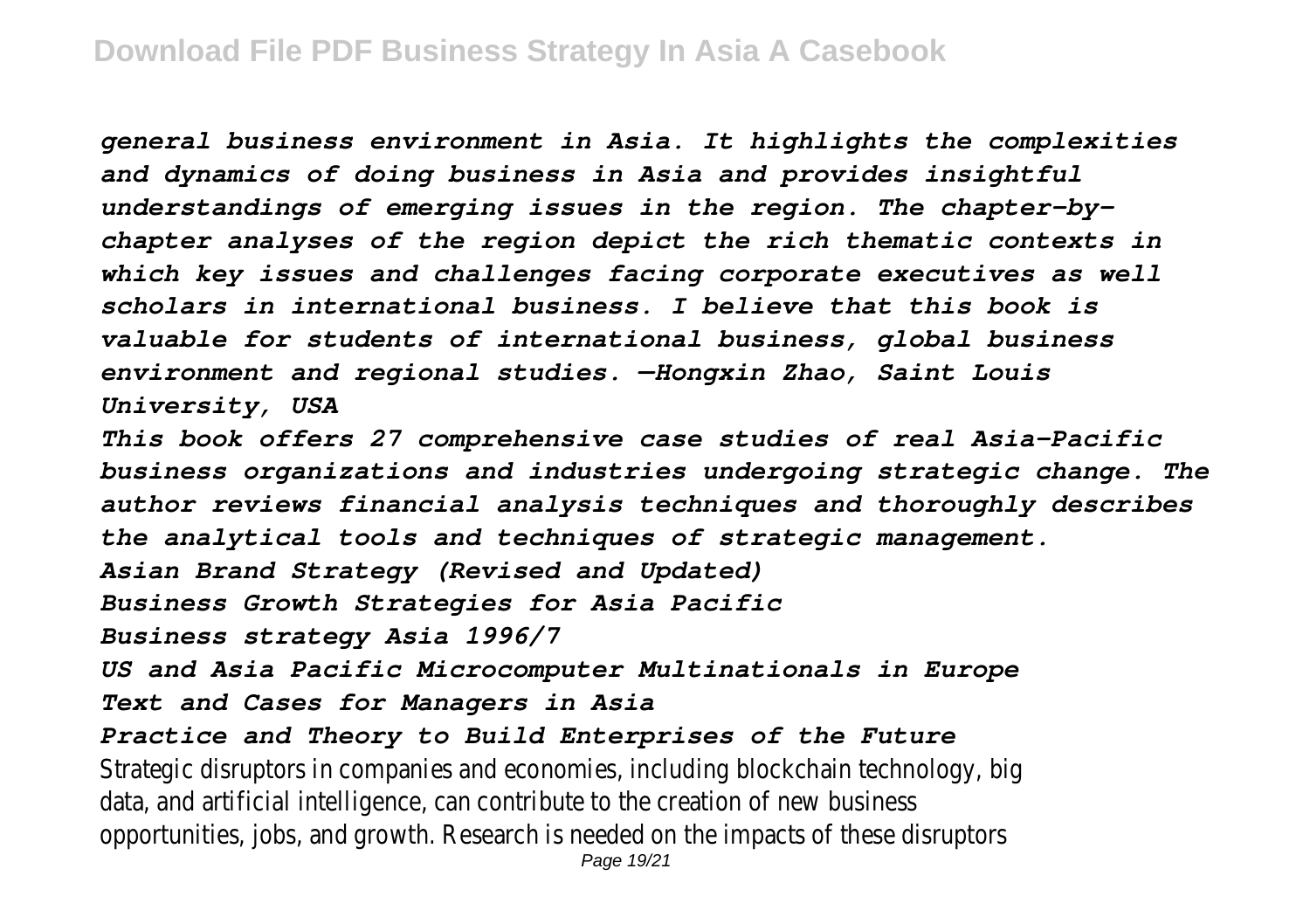in Asia, as well as analyses on new business ecosystems and policy implications. Global Challenges and Strategic Disruptors in Asian Businesses and Economies presents a rich collection of chapters that explore and discuss the state of the art, emerging topics, challenges, and success factors in business, big data, innovation, and technology in Asia. The book explores how the internet of things, big data, and artificial intelligence can provide solutions for global challenges and companies. Including topics on digital economy, strategic management, and information technologies, this book is ideal for managing directors, general managers, corporate heads of firms, politicians, executives, entrepreneurs, academicians, decision makers, policymakers, researchers, and students looking to enhance their understanding and collaboration in business, disruptive innovation, and technology in Asia.

This book offers insights, knowledge and perspectives on Asian brands and branding as a strategic tool and provides a comprehensive framework for understanding Asian branding strategies and Asian brands, including success stories and challenges for future growth and strengths. The book includes theoretical frameworks and models and up-to-date case studies on Asian brands

In order to achieve success, managers need to understand the strategic issues in Asia. Offering an overview of strategic issues in Asia, this book aims to communicate the latest research driven thinking on business strategy. It not only guide managers on how to balance the opportunities in Asia with the challenges that need to be overcome but provides suggestions on achieving optimal strategic success in Asia.· Strategy· Strategy in Asia· Strategies for Working with Governments in Asia· Strategies for